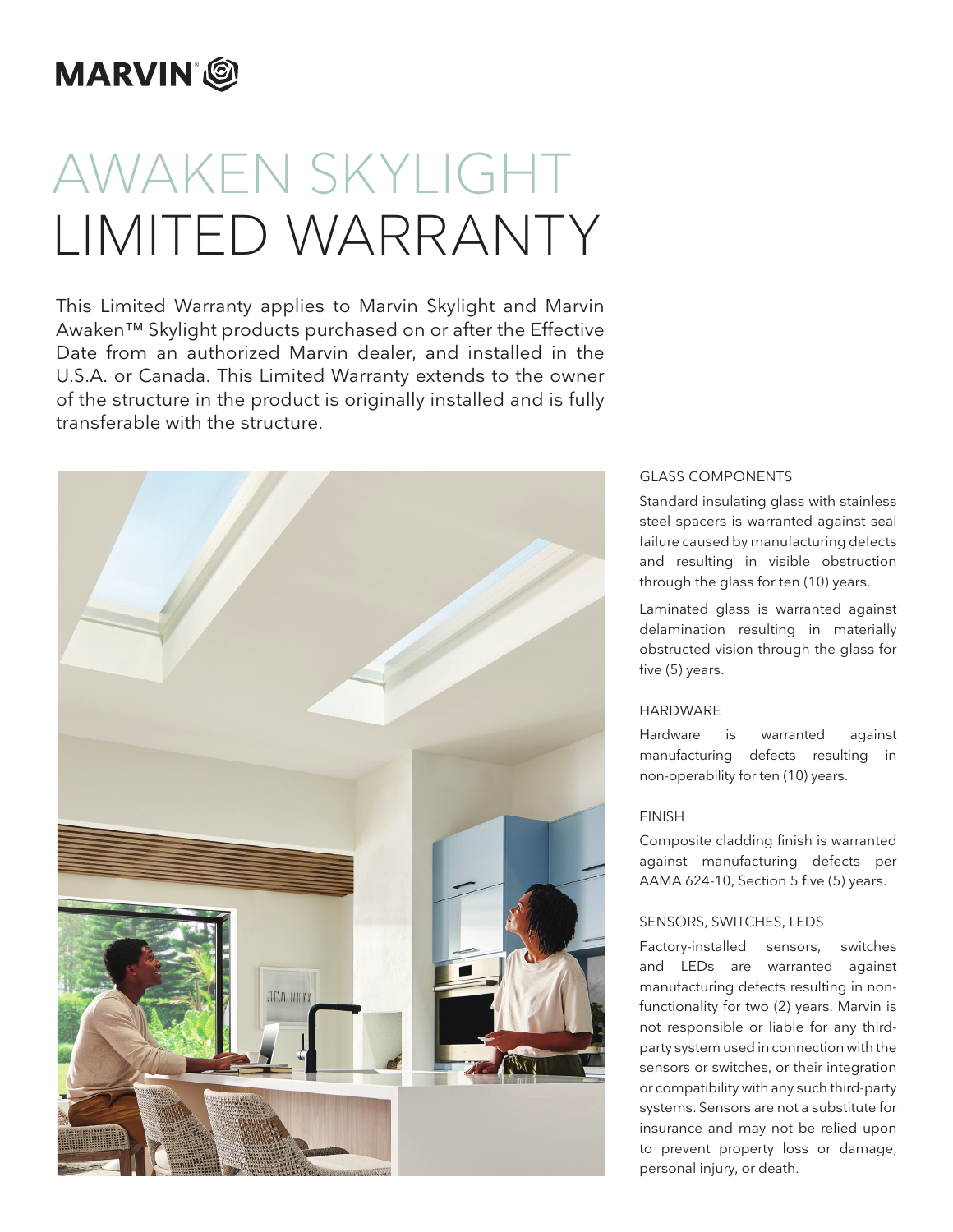#### MOTORS, ELECTRICAL COMPONENTS, SOFTWARE

Motors and electrical components are warranted against manufacturing defects resulting in nonfunctionality for one (1) year. Factory-installed software will conform in all material respects to the manufacturer's documentation for a period of ninety (90) days from unit installation. Marvin does not warrant the operation of product software will be uninterrupted or error-free, that defects in software will be corrected, or that software will be compatible with future Marvin products or third-party products or software.

#### SHADES

Shades are warranted against manufacturing defects resulting in non-operability of internal mechanisms or fabric delamination for five (5) years.

#### EXCLUSIVE REMEDY

This Limited Warranty is made as of the original date of product purchase and is not a warranty of future performance. Warranty notice periods begin on the original date of purchase. If a covered defect is reported during the term of the applicable warranty notice period, and otherwise in accordance with the terms of this Limited Warranty, Marvin will, at its option, repair or replace the product or component, or refund the price paid for the defective product or component. Marvin will endeavor to supply original replacement parts; however, replacement parts may differ from the original parts. Replacement parts, including upgrades, are warranted for the remainder of the original product warranty.

Removal, installation, finishing, refinishing, and disposal costs and services are not included. Labor costs associated with the replacement of any product are not covered under the Limited Warranty. The Limited Warranty also does not cover the cost of specialty equipment, such as cranes, boom trucks, platforms, or lifts, required to install a replacement product or service a product. The end user shall be responsible for any costs, including labor costs, incurred by Marvin if a claim is found not to be covered or valid under the Limited Warranty.

#### EXCLUSIONS

Damage, defects, or problems resulting from causes outside Marvin's control are excluded from coverage under the Limited Warranty. Such causes include, without limitation:

Installation, Maintenance, and Acts of God

- Installation not in conformance with Marvin's installation instructions, applicable building codes, and best practices
- Installation or use in applications exceeding design standards, including curb mount installation at a pitch greater than 60°
- Glass coating corrosion resulting from standing water or debris
- Problems caused by ice, snow, or debris, including without limitation water intrusion due to ice damming
- Field finishes
- Installation or use in high humidity environments
- Power surges, loss of power, battery failure or corrosion
- Integration or compatibility with any third-party provided system or device
- Failure to follow Marvin's care and maintenance instructions
- Use of caustic, corrosive, or other inappropriate cleaners or chemicals
- Misuse, abuse, modification, alternation, accident, or negligence
- Faulty building construction or design; structure shifting including movement in adjacent construction
- Weight or vibration
- Extreme weather events, extreme or unusual atmospheric conditions, including without limitation lightning, severe hail, excessive snow
- Normal wear and tear; normal discoloration or fading of finishes
- Glass imperfections consistent with ASTM or other industry standards, which do not affect structural integrity
- War, insurrection, civil unrest, terrorism, or Acts of God

It is the responsibility of the end user to mitigate and minimize water damage or any other damage that might be associated with a covered defect.

# WATER DIVERTERS, SNOW JACKS

A water diverter is required for roof pitches greater than 45°, and where a large roof area exists above the skylight. In heavy snowfall areas, snow jacks or other protection should be used above the skylight to help manage sliding snow — especially on metal roofs with pitches greater than 30°.

#### **CONDENSATION**

Condensation is not a product defect, but the result of excess humidity or a variation between indoor and outdoor temperatures. Condensation, frost, mold, mildew, fungus, or any water damage related to condensation is not covered by the Limited Warranty.